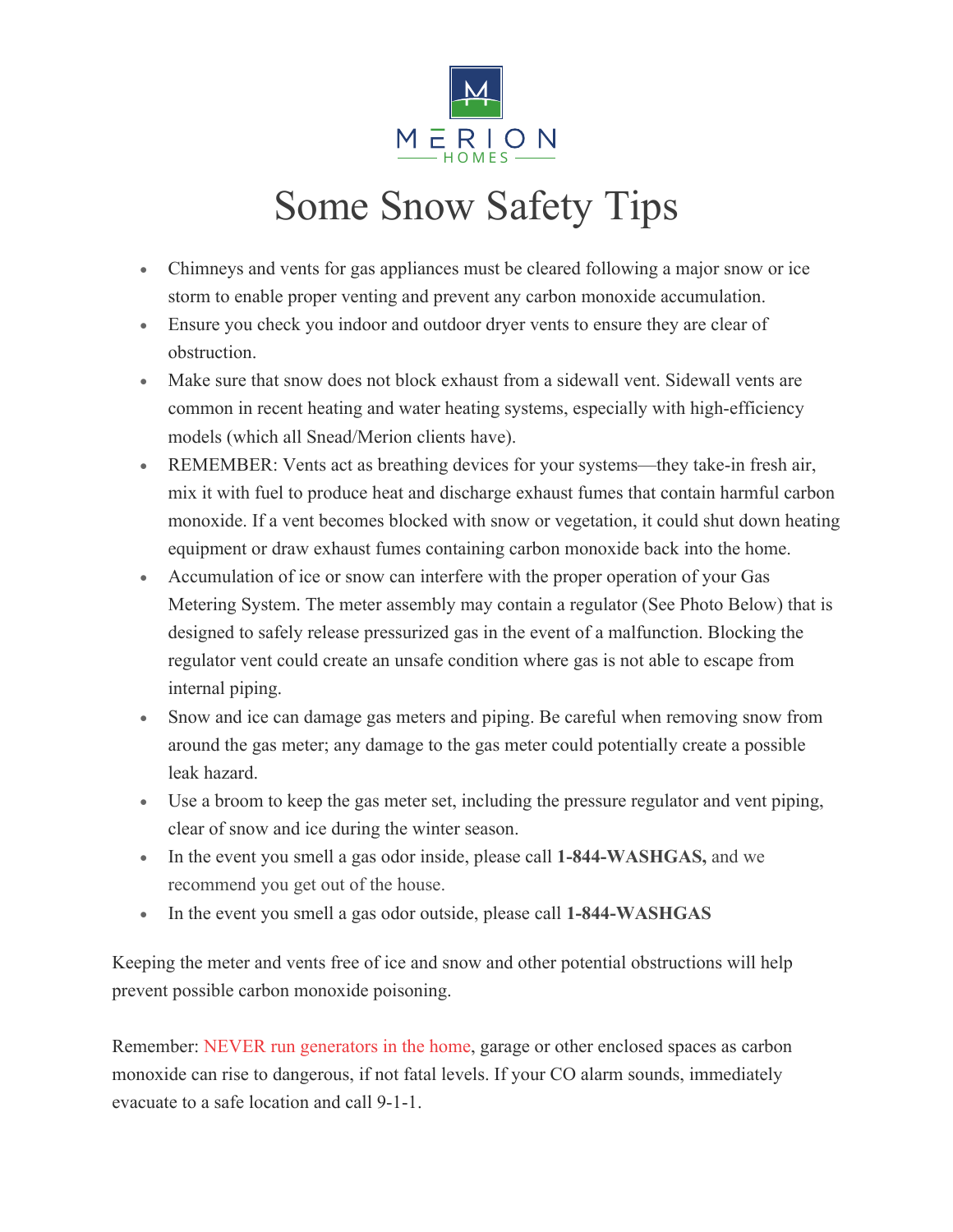

## EXAMPLE OF WHAT YOUR VENTS & INTAKES LOOK LIKE:



Arrow 1: Vent & Intake Arrow 2: Snow on Gas Meter Arrow 3: Example of Snow/Ice buildup on regulator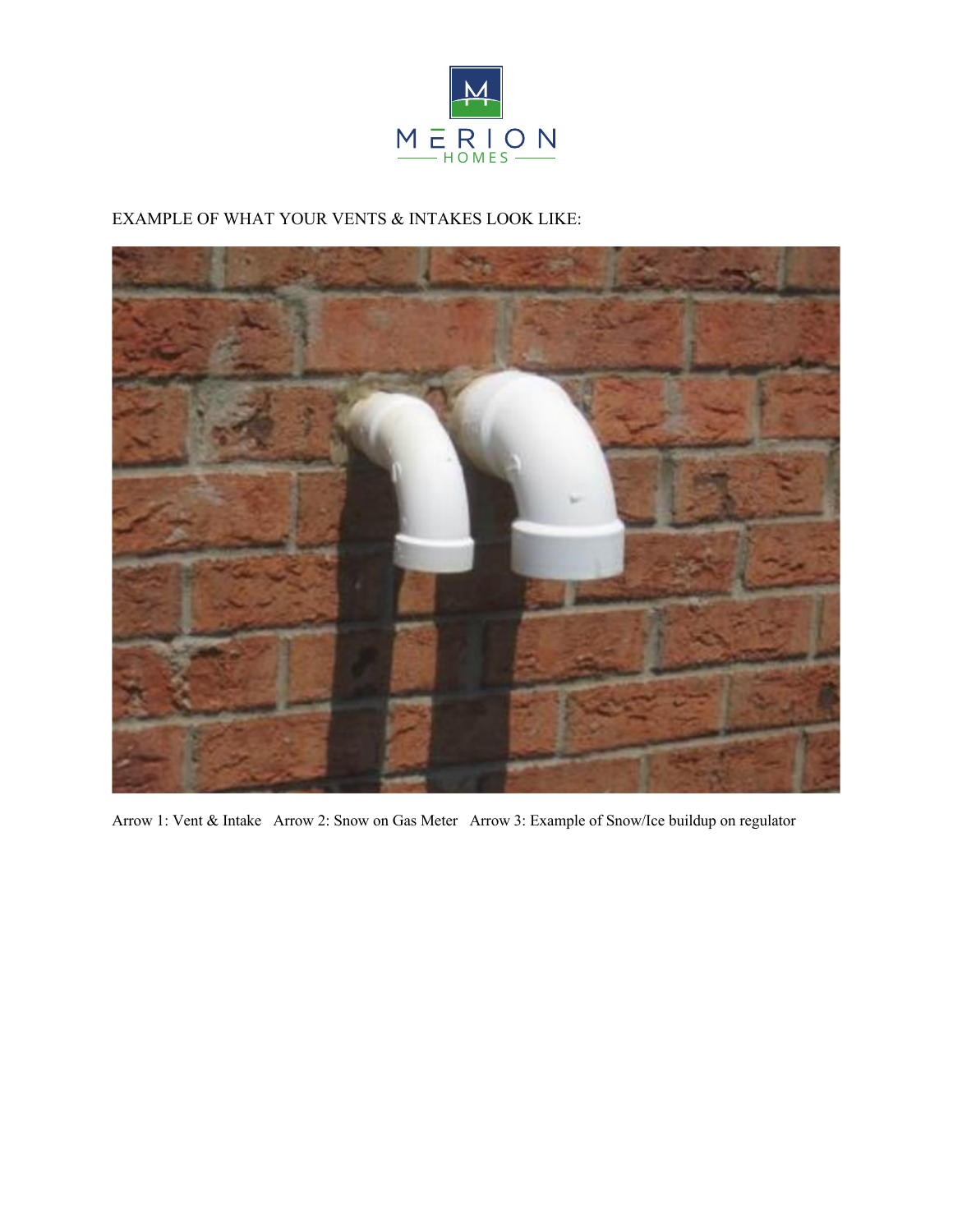





 $\triangle$ <sup> $\triangle$ </sup>GENERATOR TIPS: Clear the Vents, Move Snow away from the generator